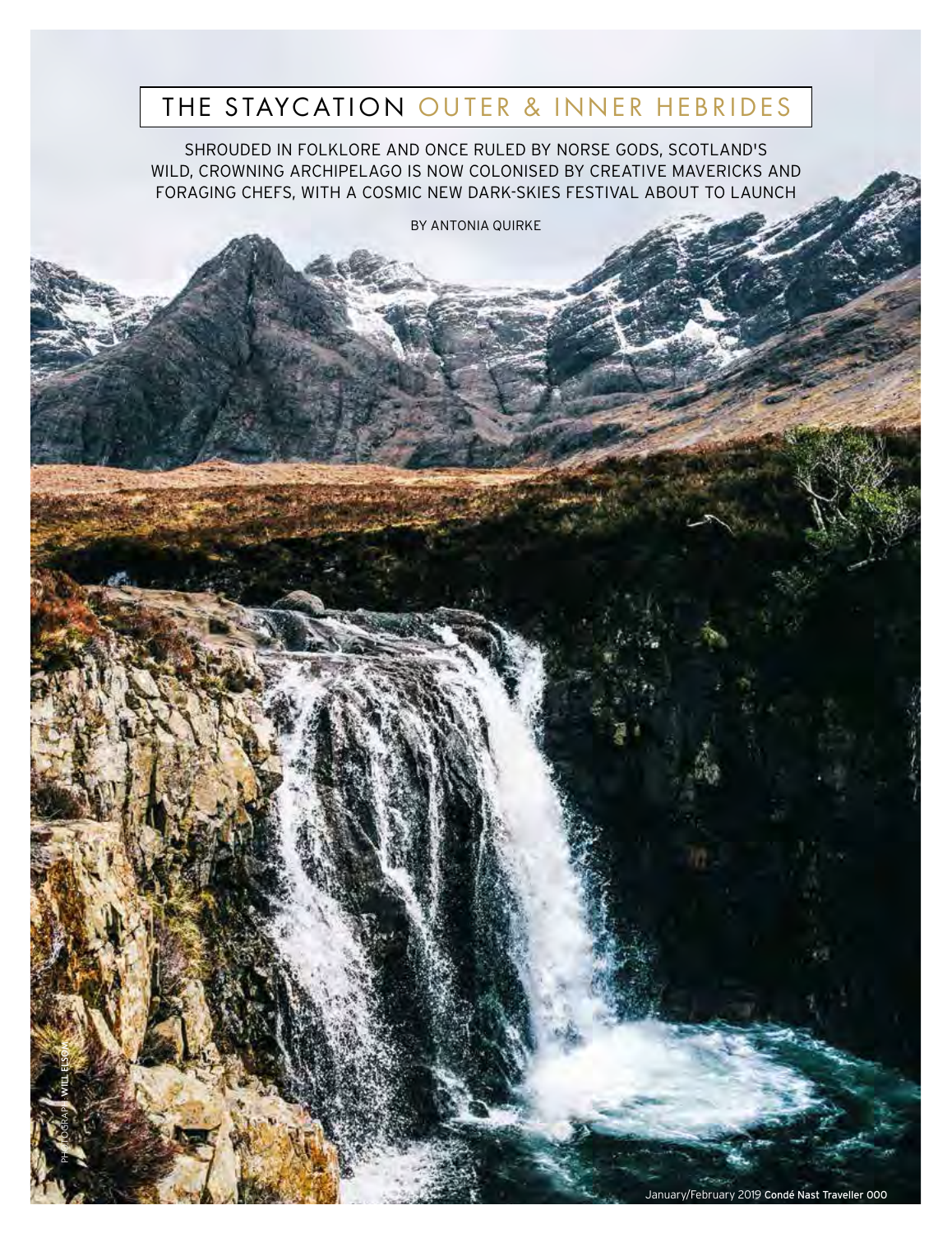











![](_page_1_Picture_6.jpeg)

![](_page_1_Picture_7.jpeg)

![](_page_1_Picture_8.jpeg)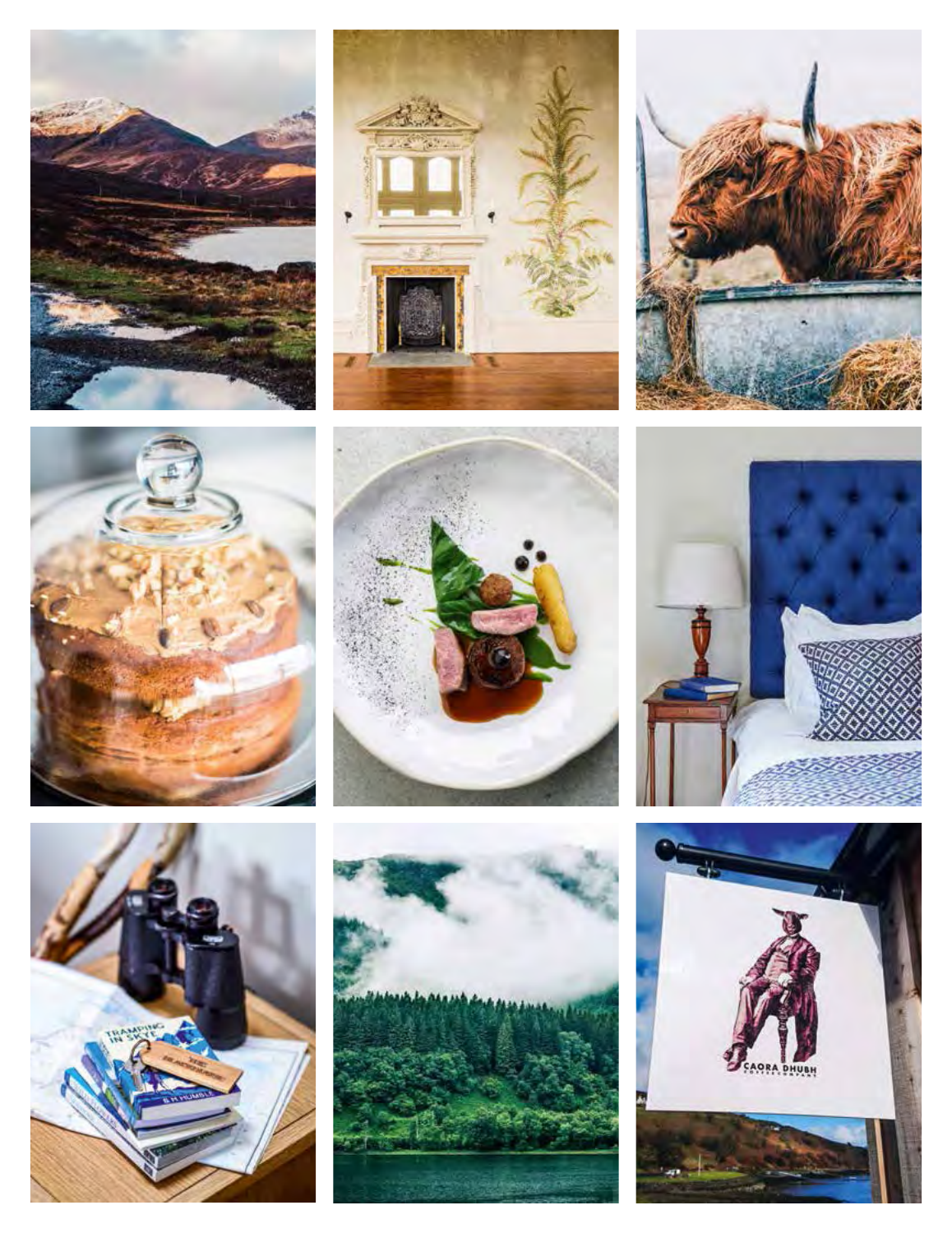I've heard the hebrides described as 'not islands, but an intoxication'. Reefs and lochans. Tyrian sunsets flaring behind 3,000ft peaks. Boomingly bright double rainbows and a harvest moon that drifts down like a gold doubloon. The wild creatures here have the aspect of legend. Birds of prey everywhere, feathers taut for the swoop. Once, an old stag appeared in front of me like an apparition on the road, with a ragged coat matted green as moss, and stared for long minutes with the heavy drifting silence of an owl before springing off, hotly savage as an ember.

Cast off the north-west coast of Scotland, the Hebrides comprises more the ochres and madders and oranges of a raging New England, the moorland like an entire sea of flames, dotted about with bothies and tweed-weavers' huts, the occasional car toiling against the wind.

## SKYE

#### HOME FRONT

To the east, near Sleat, **The Cabin** is a twobedroom grass-roofed hideout overlooking the island of Ornsay through a great wall of peel-back glass. At dusk one evening, I watched a family chug out in a dingy from a yacht moored in the natural harbour below to the bar at **Eilean Iarmain** hotel (superb fish and chips) on velvet crab caught by his wife's uncle, and a beetroot and apple soup, floral and crimson as a doll's cheeks. He has also concocted a handmade gin distilled using only ingredients he could find within 200 yards – blackcurrants, meadowsweet, sea herbs – with such a clean, sweet-bitterness it might yet rival the now famous Isle of Harris gin that's flavoured with sugar kelp. *threechimneys.co.uk. Doubles from £360. edinbanelodge.co.uk. Doubles from £299 (rooms open March)*

## CLAN SEAT

**Kinloch Lodge** is a historic hotel, recently refurbished but completely drenched

# AN OLD STAG APPEARED IN FRONT OF ME LIKE AN APPARITION AND STARED WITH THE HEAVY SILENCE OF AN OWL BEFORE SPRINGING OFF, HOTLY SAVAGE AS AN EMBER

than 136 islands. This time I took in three: Skye, Lewis and Harris.

Skye has long been celebrated for its drama and scale, its scoops and jagged notches, and the dark promontories of the Cuillin mountains. It is consistently named as one of the world's most prized locations, and attracts the travellers to match. But there are still many areas where you won't find a soul. Lewis and Harris (technically the same land mass) are four hours away by ferry, and it's in these underpopulated islands that you'll find the surreal Hebridean white sand, so pearlescent it's doubled for Thailand in photographs. You feel the sand's presence before you see it, a kind of vibrating glimmer, hard to rationalise, that perpetually shifts into dunes and canyons on beaches such as Luskentyre and Europie, cut through with surging rivulets as purple as amethyst and rising with the liquid bubble noise of hidden curlews. In summer find banks of bluebells and explosions of lilac rhododendron, orchids and yellow irises sweltering across the island's peaty moorlands. In autumn this same landscape turns to the nearby shore. By dawn, they had vanished out to sea. The Cabin's garden slopes steeply down onto seaweedy rocks, otters fishing the pools and mudded cracks. Come spring, the grass is a forward-roll of buttercups hilariously patrolled by a fat songthrush and a solitary teenage golden eagle. *thecabin-skye. co.uk. Doubles from £1,500 for a week. eileaniarmain.co.uk. Doubles from £80*

#### SOMETHING'S COOKING

You could amuse-bouche your way all around the Hebrides – the smart dining tradition started on Skye with **The Three Chimneys** in the 1980s, which still draws hungry visitors from all over the world. Its food is exquisite, its manner so relaxed. When I last went, a little girl sat under the table next to mine humming and dipping her bread into raspberry juice. But the talk of Skye right now is Calum Montgomery, a 28-year-old local chef who this winter rebuilt **Edinbane Lodge**, a stone coaching inn built in 1543 (rooms open from March) and is now serving in an uncluttered dining room a tasting menu using

in the character of a family-run outfit; specifically the venerable Macdonald clan. Portraits going back to the exiled Stuart king hang on 16th-century walls. There are lords of the isles, old photos of beaming debs in pearls, copies of John Buchan novels that have been thumbed by visitors down the decades. The beds are voluminous and there's cinnamon-buttered oatmeal for breakfast, and kedgeree balancing a perfectly poached egg like an acrobat (the kitchen really is something special, care of chef Marcello Tully). Fires burn fragrantly everywhere and outside, the sea loch Na Dal spreads in black-blues, echoing to the yikkers of kestrels. *kinlochlodge.co.uk. Doubles from £220*

#### TAKE THE HIGH ROAD

Waternish was the last hold of wolves on Skye. 'Turn off the road, north at the fairy bridge' sounds like a mythic instruction, but people living along this distant peninsula talk readily about will-o'-the-wisps and moonbows (they happen over the Hebrides). By the time you reach **Mint Croft**, a profoundly pretty, detailed and

*Opposite, clockwise from top left*: Druim nan Cleochd on Skye; the morning room at Lews Castle; Highland cattle; a bedroom at Kinloch Lodge; the Caora Dhubh Coffee Company on Skye; a misty Munro; Mint Croft bedroom; cake at Caora Dhubh; Orbost beef at The Three Chimneys restaurant. *Previous page*, the Fairy Pools in Glenbrittle on Skye, with the Black Cuillin ridge behind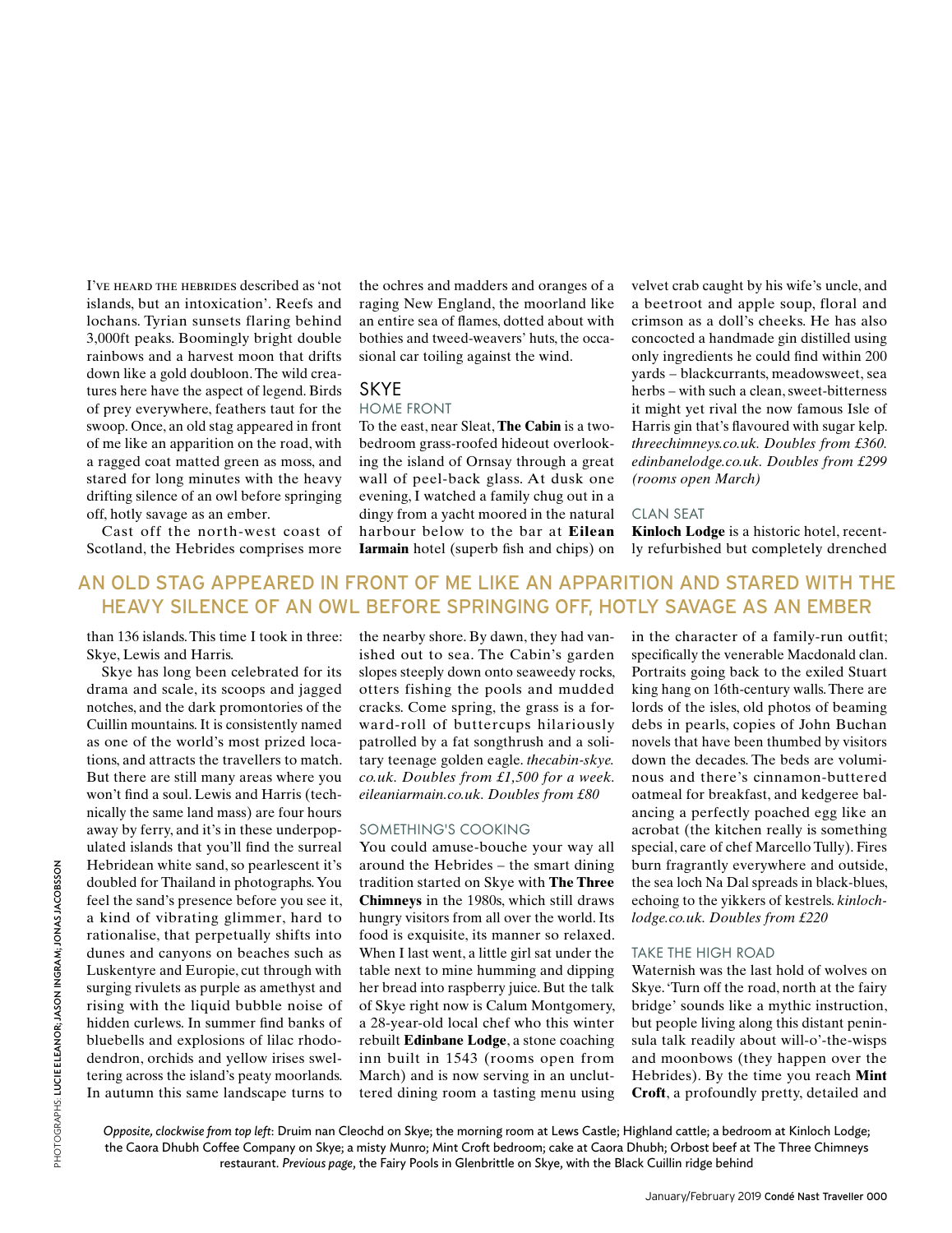![](_page_3_Picture_0.jpeg)

![](_page_3_Picture_1.jpeg)

handcrafted B&B, your eyes will be on stalks at the kaleidoscopic patterns thrown up by the light coming off the sea; as hard to explain on the page as love is. The two rooms here, created by Shaz and Ali Morton (she, an interior designer and baker, he, a furniture designer and master builder), are housed in entirely separate, very private, distinct buildings – one a converted blackhouse, the other a hayloft,

California. On colder days it fits near 20 people, quietly obliterating home-made soup, quadruple-layered parsnip and mascarpone tortes. In the summer a crowd of up to 100 have been known to loll on the grass outside, and there was talk of having to reserve places in advance – absurd for a tiny café, only this one also sells the work of local artist Rebecca Waterstone (it's run by her wife Indi). It's also an art supplies

place is warm in the best kind of way. Its windowsills are painted the colour of honey, its rooms and salons are a fresh grand sweep of old aromatic wood and ingenious soft lighting. The ceiling of the entrance hall has been restored in an inky turquoise with glimmering stars, like a scattering of supernovas. Its café is open on Sundays (elsewhere, expect everything to be shut, in keeping with the local Free

# YOU FEEL THE SAND'S PRESENCE BEFORE YOU SEE IT, A KIND OF VIBRATING GLIMMER, CUT THROUGH IN WINTER WITH SURGING RIVULETS AS PURPLE AS AMETHYST

which has a high glass-walled snug that noses out towards the Red Cuillins, giving the illusion of floating. *mintcroftskye.co.uk. Doubles from £240*

## OFF-THE-CHART BREWS

**Single Track** is doubtless Scotland's most remote espresso bar and takes coffee as seriously as anywhere in Naples. The place juts like a surprise out of the landscape off a road miles from anywhere, a distinctively stylish narrow slither of aluminium, turf, wood and glass. Part survivalist, part

shop with shelves full of putty rubber, good sharpeners and 9B pencils. *facebook. com/singletrackskye*

# LEWIS & HARRIS

## MONARCH OF THE GLEN

For years this 19th-century country house – built from the proceeds of the Chinese opium trade – mouldered on a hill overlooking the harbour in Stornoway, but **Lews Castle**'s recent total renovation into apartments and rooms of varying sizes is a masterclass in how to get it right. The

Presbyterian church tradition still strong on Lewis). *naturalretreats.co.uk. Doubles from £160*

## A BIT ON THE SIDE

Driving from Lewis down to Harris you begin to notice tiny unmanned roadside stalls. Some have the melancholy look of shrines on winding Italian mountain paths, only these ones are stocked with handmade crafts and food, and a cheering honesty box for donations. At **The Hebridean Mustard Company** it's for

*Above, from left*: the croft of Luib on Skye; a stairway at the recently refurbished Kinloch Lodge, owned by the chief of the Macdonald clan

GOLDEN TICKET 'SUMMER LUNCH BENEATH THE TRAILING GERANIUMS AT HOTEL PLAZA ATHENEE. HAZY, HUSHED AND UNBELIEVABLY SPECIAL.' ISSY VON SIMSON, DEPUTY EDITOR